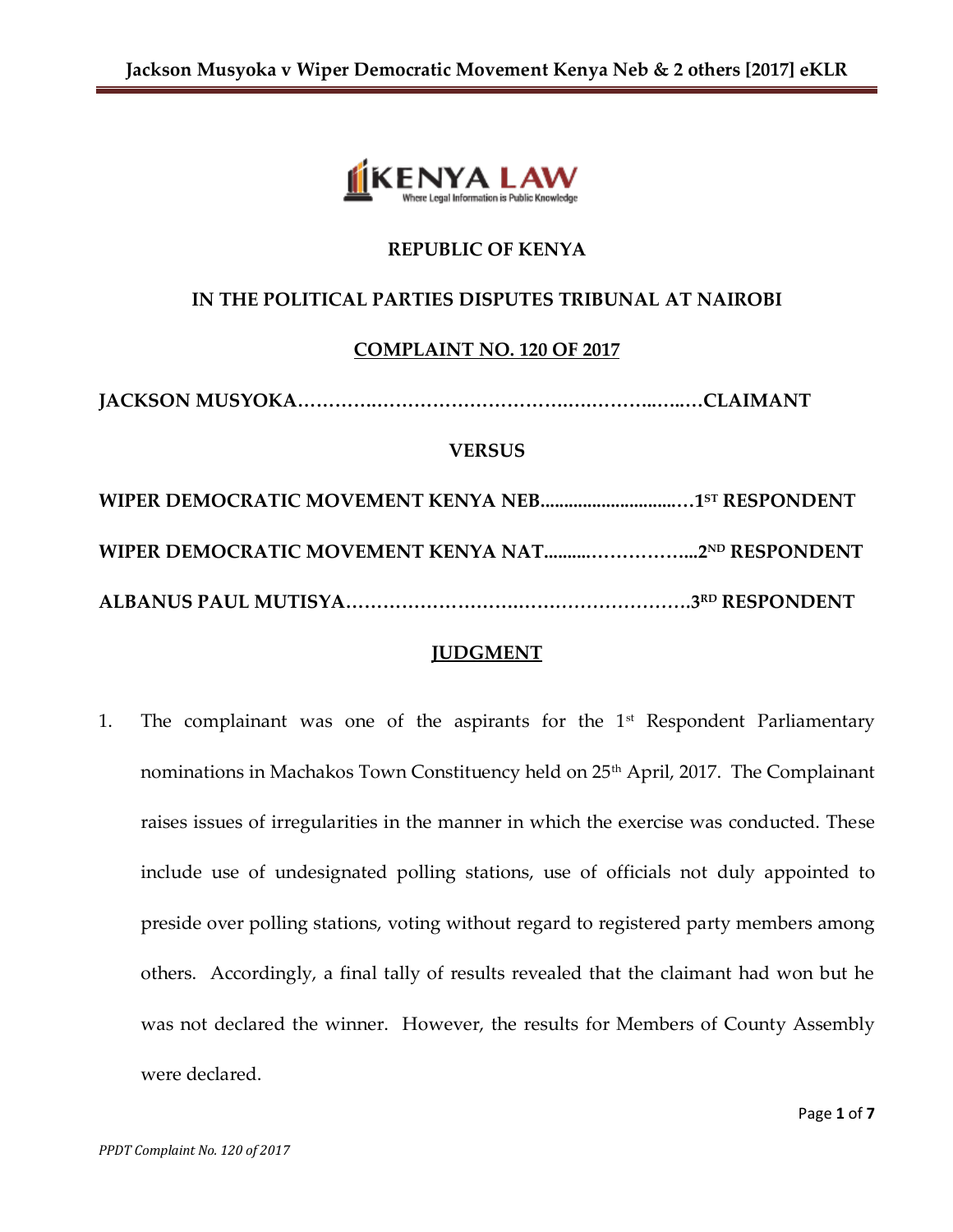- 2. The Complainant lodged a complaint with the  $1<sup>st</sup>$  Respondent on  $26<sup>th</sup>$  April, 2017, produced his own tally of results and appeared before the  $1<sup>st</sup>$  Respondent's Appeal Board (IDRM). There has been a delay in the delivery of the IDRM decision, a situation that the claimant believes is meant to lock out the Complainant in light of the IEBC deadlines for the Political Parties to submit nominees. In the meantime, the party Nominations Certificate was issued to the 2nd Respondent despite the pending IDRM decision. The complainant thus seeks to restrain the  $1<sup>st</sup>$  Respondent from issuing the Nomination Certificate for the Machakos Town Constituency Parliamentary Election without taking into account his concerns. The complaint is supported by the Claimant's supporting affidavit.
- 3. The Respondent opposes the complaint on the grounds that the matter is *sub-judice* as the parties and issues for determination are similar and the same to complaint No. 87 of 2017 in which the Tribunal stood over generally. The  $1<sup>st</sup>$  Respondent challenges the evidence adduced by the Claimant and in particular the letters and report from the Returning Officer, one, Salome Kamau. The Respondent also challenges the tallying process undertaken by the Claimant whilst averring that the 1<sup>st</sup> Respondent conducted the tallying process in the presence of all the aspirants except the Claimant and his agents who failed to attend. The Respondent's position is well set out in an affidavit by Dr. Jared Maaka Sosi dated 8<sup>th</sup> May, 2017.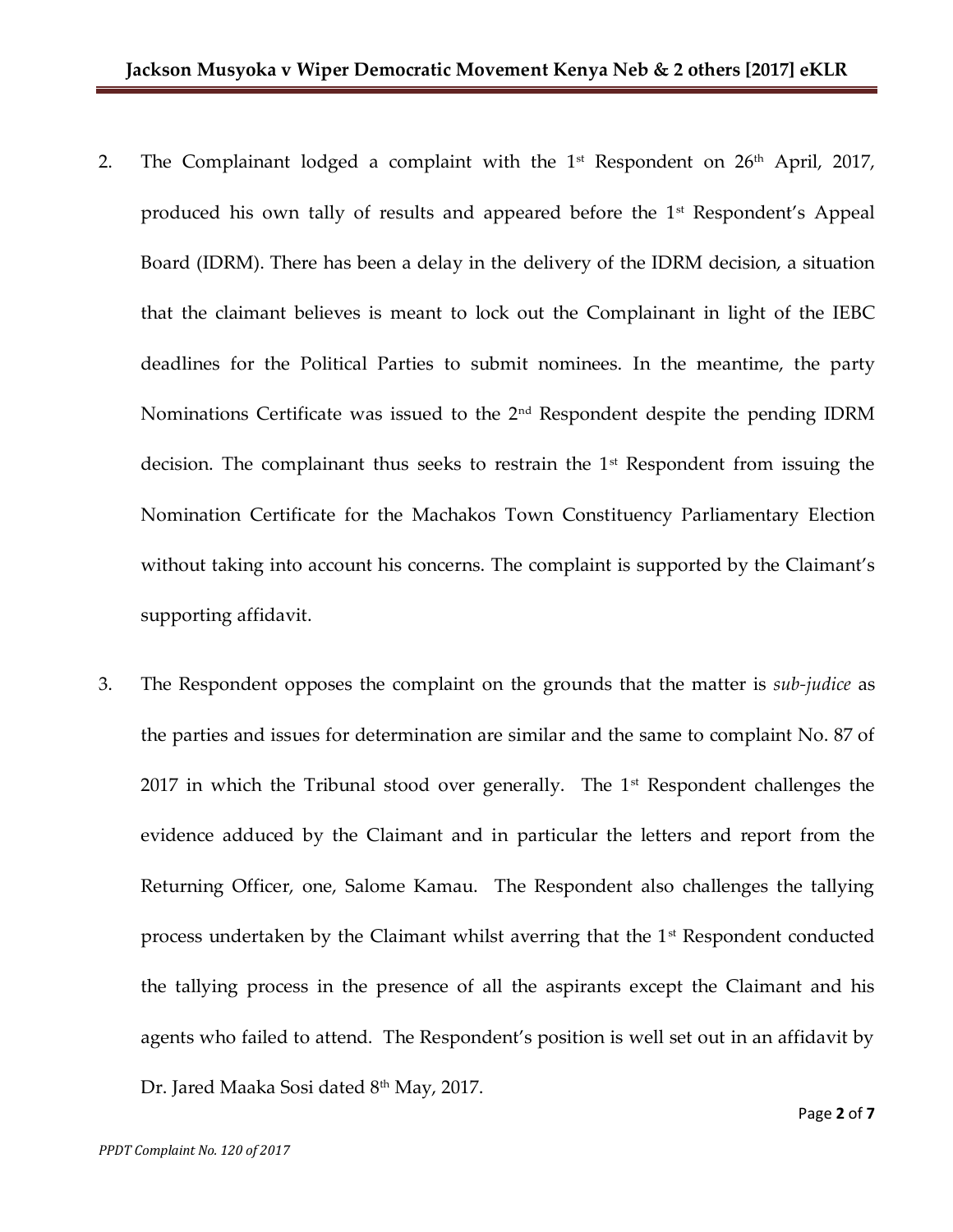4. We note that the 2<sup>nd</sup> Respondent did not participate in the proceedings. The 2<sup>nd</sup> Respondent was introduced in the proceedings through a Notice of Motion application together with a Replying Affidavit all dated  $8<sup>th</sup>$  May 2017. No evidence of service was placed on record as evidence of service upon the 2nd Respondent.

#### **Issues for determination**

- 5. The Tribunal has identified the following issues for determination from the Amended Memorandum of Complaint as filed on 8<sup>th</sup> May, 2017:
	- *a) Whether or not this Tribunal has jurisdiction over the dispute arising out of the nomination exercise.*
	- *b) Who should be the rightful nominee out of the nomination exercise*

*Whether or not this Tribunal is properly seized of the dispute arising out of the nomination exercise.*

6. From our previous decisions, and in line with Section 40(a) (b) and (fa), the Tribunal has statutory jurisdiction to determine any disputes arising out of the nomination. There is no much contention on this issue as none of the parties who participated in these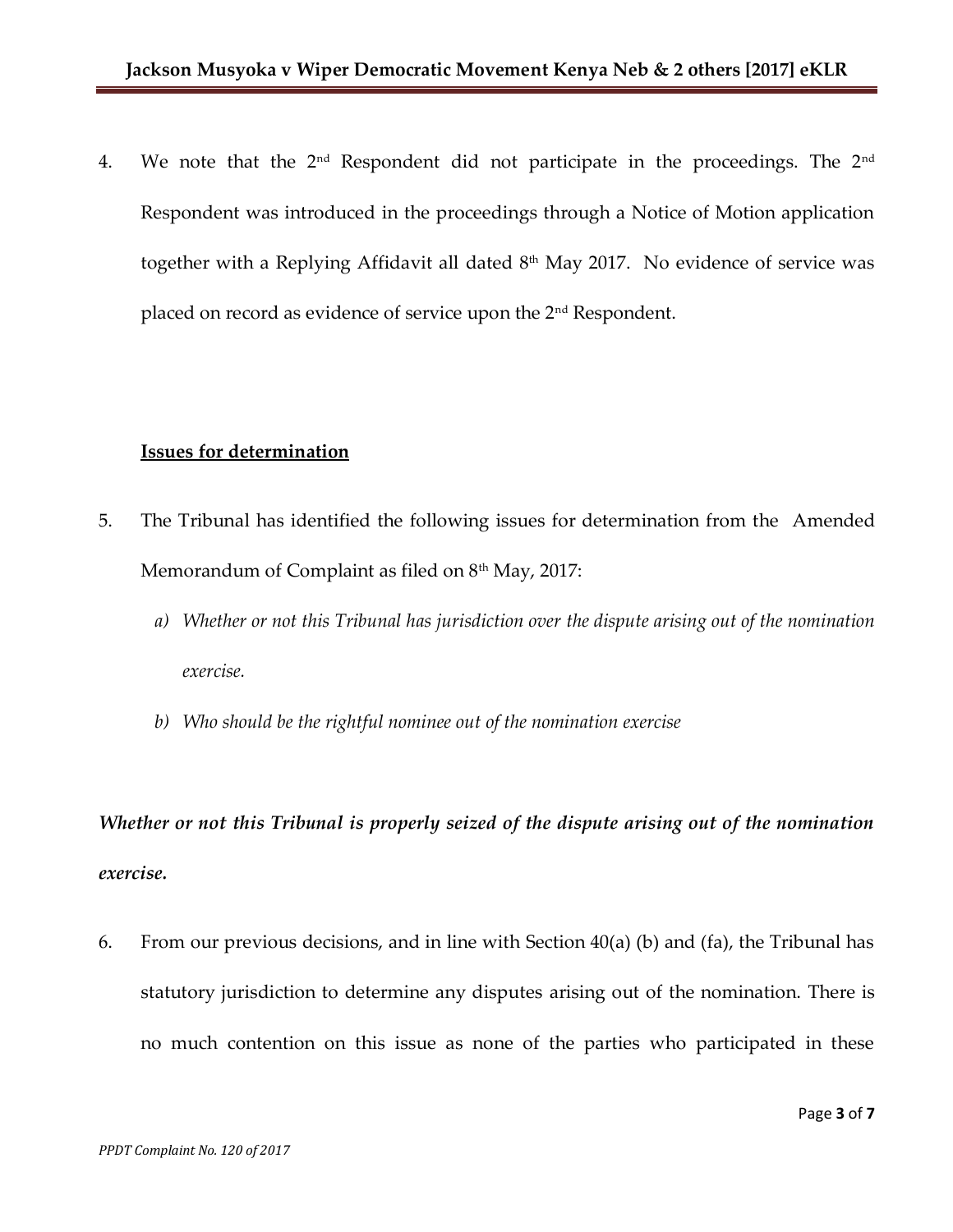proceedings argued it. We see no reason to dwell on it. We find it necessary to state that jurisdiction of the Tribunal is not appellate from IDRM but considers the circumstances independently. Once a member of a political party demonstrates sufficient effort towards the resolution of a dispute through IDRM, the Tribunal has taken the position that such effort is sufficient to grant jurisdiction to the Tribunal especially when the member of the political party has no control over the course the dispute takes at the instance of the Political Party.

### *Who should be the rightful nominee out of the nomination exercise*

7. The Claimant seeks an order to restrain the 1st Respondent from issuing the Nomination Certificate in the wake of no IDRM decision. The Claimant on the one hand seeks to be declared the winner while also arguing that there were massive irregularities. The 3<sup>rd</sup> Respondent on his part also avers that he won and was declared as such as per the Nomination Certificate awarded to him. According to the 3<sup>rd</sup> Respondent, the current complaint is time barred and not backed by evidence. The Claimant should not be allowed to benefit from a process that he has discredited. The evidence adduced by the Claimant is in our view unsubstantiated.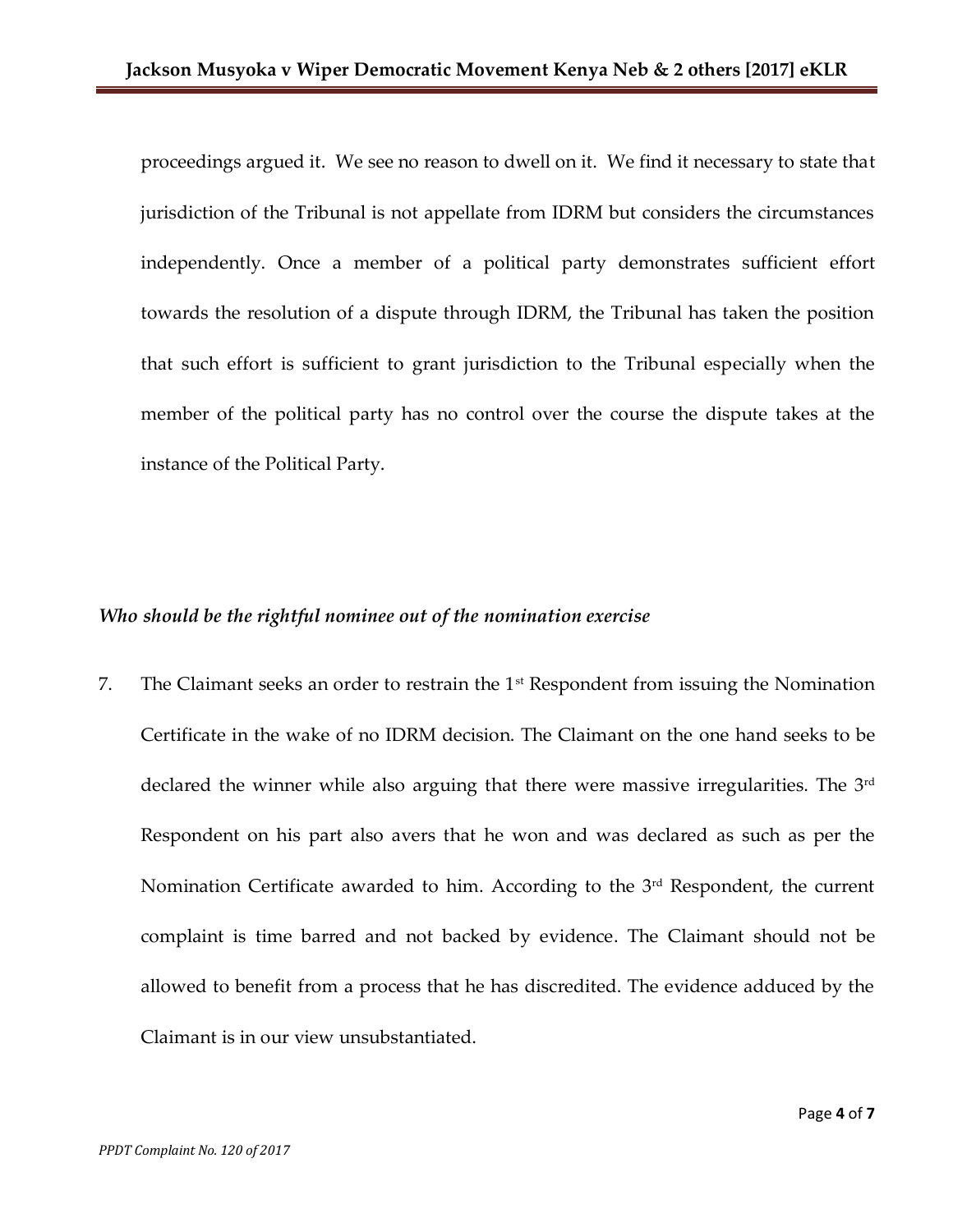- 8. We cannot verify the tallying process which the claimant relies upon. The report from the supposed Retuning Officer even if it was to be considered does not indicate that the Complainant was declared as the nominee. Since we are unable to determine who should be the party's nominee, we feel that it is best to leave it to the party to handle it within its structures as permitted under the party constitution and party nomination rules.
- 9. We have carefully considered the prayer as contained in the Memorandum of Claim. We note that the Complainant seeks a blanket order with the effect of locking out the  $1<sup>st</sup>$ Respondent from participating in the upcoming elections. The complainant, with the knowledge of the issuance of a Provisional Certificate to the 2<sup>nd</sup> Respondent has neither sought to challenge the nomination exercise nor the issuance of the Certificate to the 2<sup>nd</sup> Respondent.
- 10. It is a well known legal principle that parties are bound by their pleadings. Only the Complainant through counsel sought to pursue the remedies indicated. In an adversarial legal system, it is for the Complainant to frame issues and remedies. Any determination made by the Tribunal therefore can only be from the remedies sought and not what the Tribunal feels appropriate when the Tribunal has not been called upon to exercise such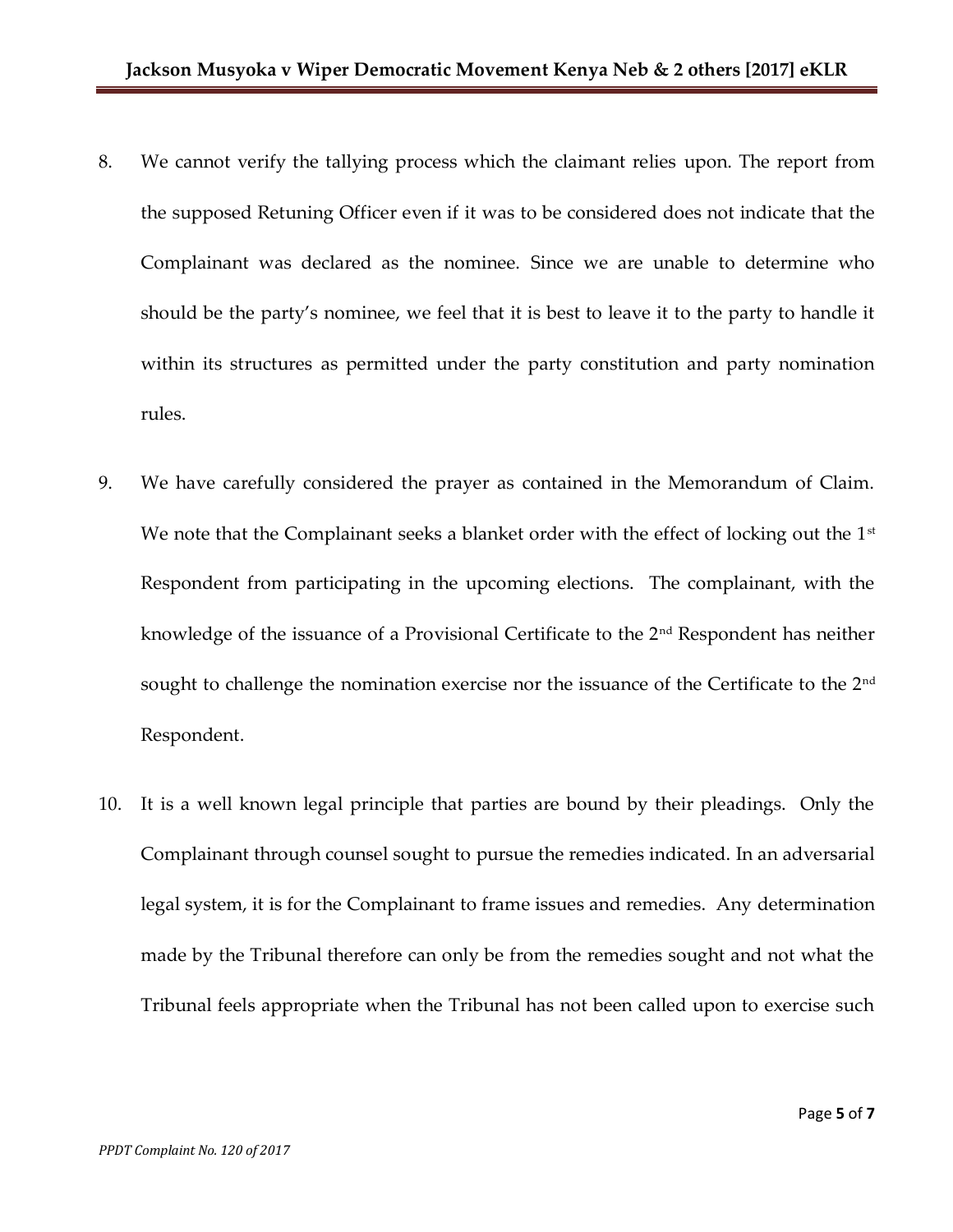powers. The prayer sought in this respect of Article 38 of the Constitution is beyond the scope and mandate of the Tribunal.

11. Before we conclude, we note that the 1st Respondent raised the issue of *sub-judice*. Whereas there might be a pending complaint No. 87 of 2017, the same is not in issue or subject of our consideration. The  $1<sup>st</sup>$  Respondent is at liberty to make appropriate applications in that complaint or before us for redress. We cannot make any determination over the said Complaint No. 87 of 2017 in these proceedings without having been moved appropriately.

## **ORDERS**

12. In the end and having considered the prayers sought in the Amended Statement of claim dated 8<sup>th</sup> May, 2017, we find it appropriate to dismiss the complaint with no orders as to costs. Interim orders granted on 8<sup>th</sup> May 2017 be and are hereby vacated.

## **DATED AT NAIROBI THIS 10TH DAY OF MAY 2017**

# **1. M. O. LWANGA (PRESIDING MEMBER)………………………………**

**2. DESMA NUNGO (MEMBER)……………………………………………..**